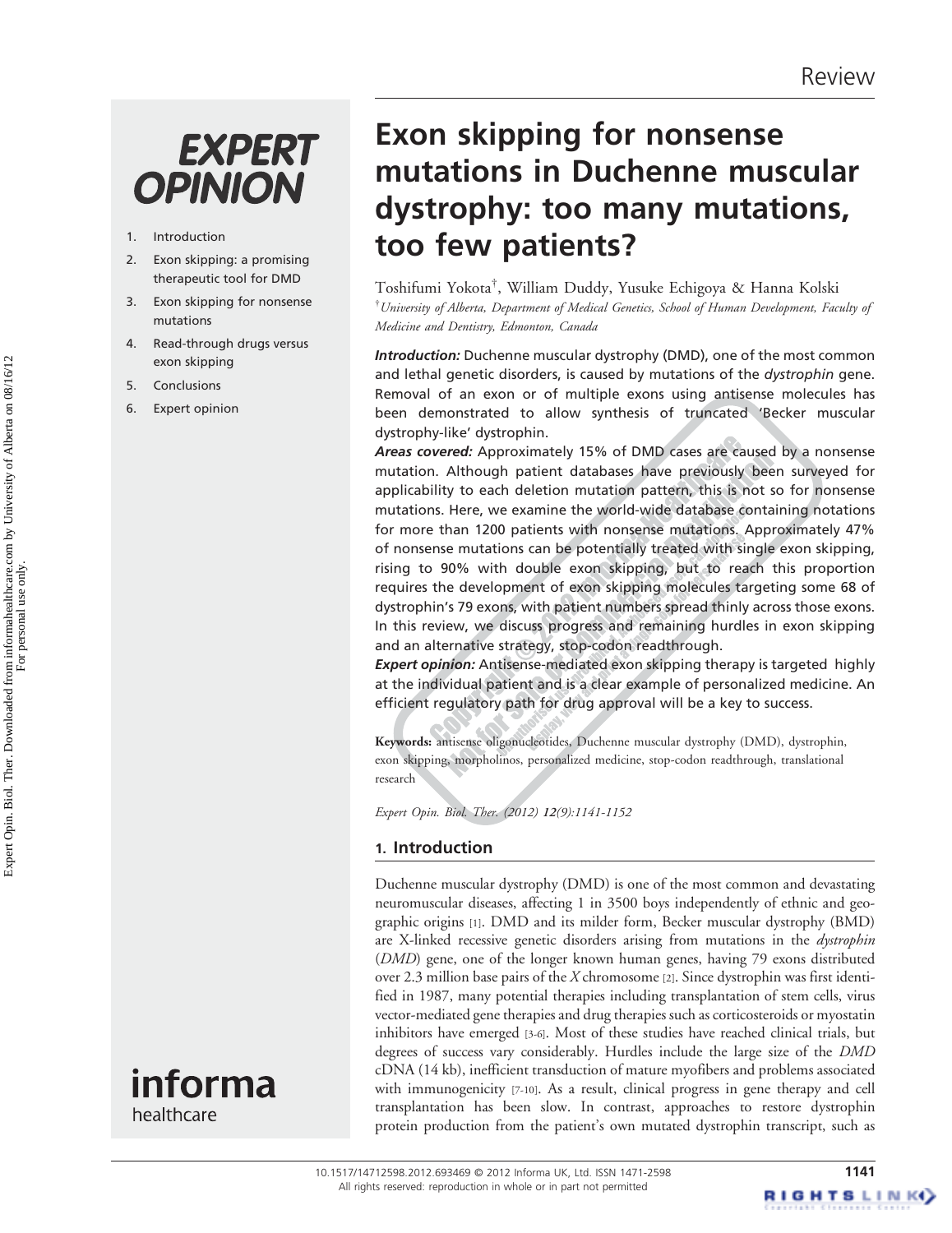#### Article highlights.

- . We examined the applicability of exon skipping therapy to nonsense mutations in the DMD gene.
- . Approximately 47% of nonsense mutations are potentially treated by single exon skipping, rising to 90% with double exon skipping.
- . The development of antisense drugs targeting 68 of dystrophin's 79 exons is required to cover 90% of nonsense mutations.
- . An efficient regulatory path for antisense drug approval will be a key to success.

This box summarizes key points contained in the article.

antisense-mediated exon skipping therapy and stop-codon read-through drugs, may offer more rapid success [11]. In this review, we discuss progress and remaining hurdles in exon skipping strategy, in particular focusing on nonsense mutations.

#### 2. Exon skipping: a promising therapeutic tool for DMD

Antisense-mediated exon skipping therapy for DMD was first described by Pramono and colleagues in patient-derived lymphoblast cells in vitro [12]. An intravenous injection of an antisense oligonucleotide created an in-frame dystrophin mRNA from an out-of-frame DMD mutation in a 10-yearold DMD patient [13]. The basic purpose of exon skipping therapy is to transform severe DMD into its milder counterpart, BMD, by interfering with splicing events using compounds such as antisense oligos (AOs) [14]. The diversity of clinical outcomes that can be categorized as DMD, BMD and forms of intermediate severity (intermediate muscular dystrophy) is explained in large part by the reading frame rule [15]. This rule results from the alignment or misalignment of exon boundaries with codon triplets. A mutation, such as the deletion of a given exon or exons, may change the open reading frame downstream of the mutation, leading to a premature stop codon and nonsense-mediated decay of the RNA transcript - this mostly results in DMD. Conversely, the mutation may leave the open reading frame unchanged, allowing the translation of a truncated protein that, due to the redundancy of dystrophin protein structure in regions encoded by the more commonly mutated portions of the gene, usually retains some functionality such that these mutations are mostly associated with the milder BMD. Exon skipping for deletion mutations seeks to block an exon (or exons) adjacent to the mutation from being spliced into the mRNA transcript - the applicability of a specific target exon (or exons) depending upon the alignment of exon boundaries with codon triplets - such that the correct open reading frame is restored [16].

Existing antisense chemistries including phosphorodiamidate morpholino oligomers and antisense 2¢O-methylated phosphorothioate (2¢O-MePS), that contain phosphorothioate linkages throughout their length and 2'-O-methyl modifications, are capable of efficient induction of exon skipping in body-wide skeletal muscles of mouse and dog models of DMD in vivo, without observed toxicity or need for carrier molecules [17,18]. Our systemic delivery of antisense morpholinos to skip exon 51 in mdx52 mice showed amelioration of the phenotype [19]. Clinical trials to rescue local and systemic expression of dystrophin with AO injections targeting exon 51 were reported in DMD patients [20-24].

Chemical modifications aimed at the optimization of efficacy and/or the minimizing of toxicity have led to the development of AOs such as 2¢O-MePS and to phosphorodiamidate morpholino oligomers, comprised of six-membered azasugar rings with uncharged phosphorodiamidate linkages, which seem well suited for *in vivo* exon skipping in dystrophic skeletal muscle [25,26]. The non-ionic backbone of the morpholino minimizes its interactions with proteins, thereby reducing non-specific effects [27]. In addition, morpholinos have advantages such as high water solubility (263 mg in 1 ml with 22-mer of the sequence), stronger RNA binding ability and non-activation of the inflammatory response [27]. Recently, cell-penetrating moieties conjugated with morpholinos were developed by two companies (Figure 1): peptideconjugated phosphorodiamidate morpholino oligomers by AVI Biopharma and vivo-morpholinos by Gene-Tools, each of which showed increased potency [28-31]. However, increased charge might also make oligos more toxic. They facilitate nonspecific interactions with other proteins such as the tenase complex or intrinsic clotting cascade, or factor H in the alternative complement cascade [32-34]. At high dose injections with peptide-conjugated phosphorodiamidate morpholino oligomers, lethality, weight loss, elevated serum blood urea nitrogen and creatinine are reported in mice and rats [35]. The continued development of new chemistries of AOs may yield yet further improvements over existing compounds for the purpose of exon skipping. Small molecules having a general upregulatory effect on exon skipping are also under development and one is described to be effective *in vitro* for exon 31 [36].

#### 3. Exon skipping for nonsense mutations

The initial tests of exon skipping were directed against a nonsense mutation in exon 23 of the mdx mouse in vitro and in vivo [25,37,38]. Local (intramuscular) rescue with double exon skipping of exons 52 and 53 to treat a nonsense mutation in exon 53 of the  $mdx4cv$  mouse has also been demonstrated [39]. These encouraging results suggest that this approach potentially provides a therapeutic option for the majority of boys affected by DMD, including those with nonsense mutations. It is reported that over 70% of DMD patients with deletion mutations can be treated by exon skipping targeting single exons [40,41]. However, a major hurdle in this approach is that different AOs will be required to treat DMD patients harboring different mutations. Many different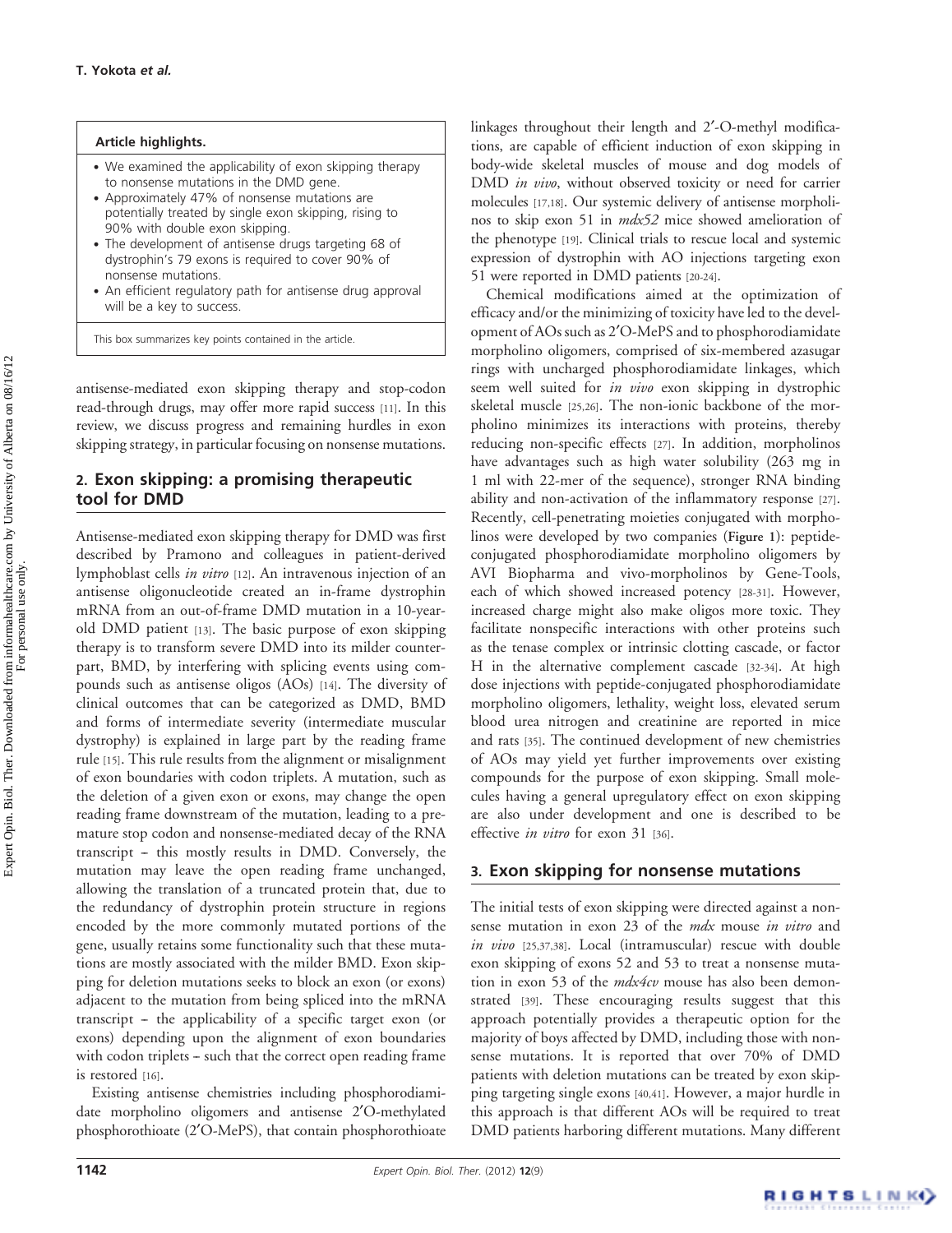

**DNA**

**RNA 2**′**oMeAO (P-S)**



Figure 1. A comparison of antisense chemistries. Chemical structures of DNA, RNA, 2'-O-methyl antisense oligo (2'O-MeAO) (P-S), morpholinos, peptide-conjugate morpholinos (PPMOs) and vivo-morpholinos are shown for comparison.

AOs targeting most of the 79 exons of the DMD gene will eventually be required to treat rare mutation patterns.

Almost half of DMD mutations are deletion mutations, the remainder are associated with other types of mutation such as duplication, splice site, nonsense, small deletion, insertion, etc. [42]. Approximately  $10 - 15\%$  of DMD cases are caused by a nonsense mutation, a point mutation that causes a change in a triplet codon such that it no longer codes for an amino acid but instead codes for a stop signal (i.e., nonsense codons UAA, UAG or UGA) [43]. It is of interest to examine the applicable population for exon skipping of nonsense mutations by targeting each exon. There are several exon skipping clinical trials planned or ongoing to target multiple exons in the hot spot region of the *DMD* gene (around exons  $44 - 55$ , where the majority of deletions occur) such as exon 44 ([http://clinicaltrials.gov/](http://clinicaltrials.gov/ct2/show/NCT01037309) [ct2/show/NCT01037309\)](http://clinicaltrials.gov/ct2/show/NCT01037309) and 51(NCT01254019 and NCT01462292) [20,21,44]. In addition, multiple exon skipping of entire region of exons  $45 - 55$  (consistent with an exceptionally mild BMD phenotype) is predicted to be applicable to more than 60% of DMD deletion mutations, although currently no convincing experimental data or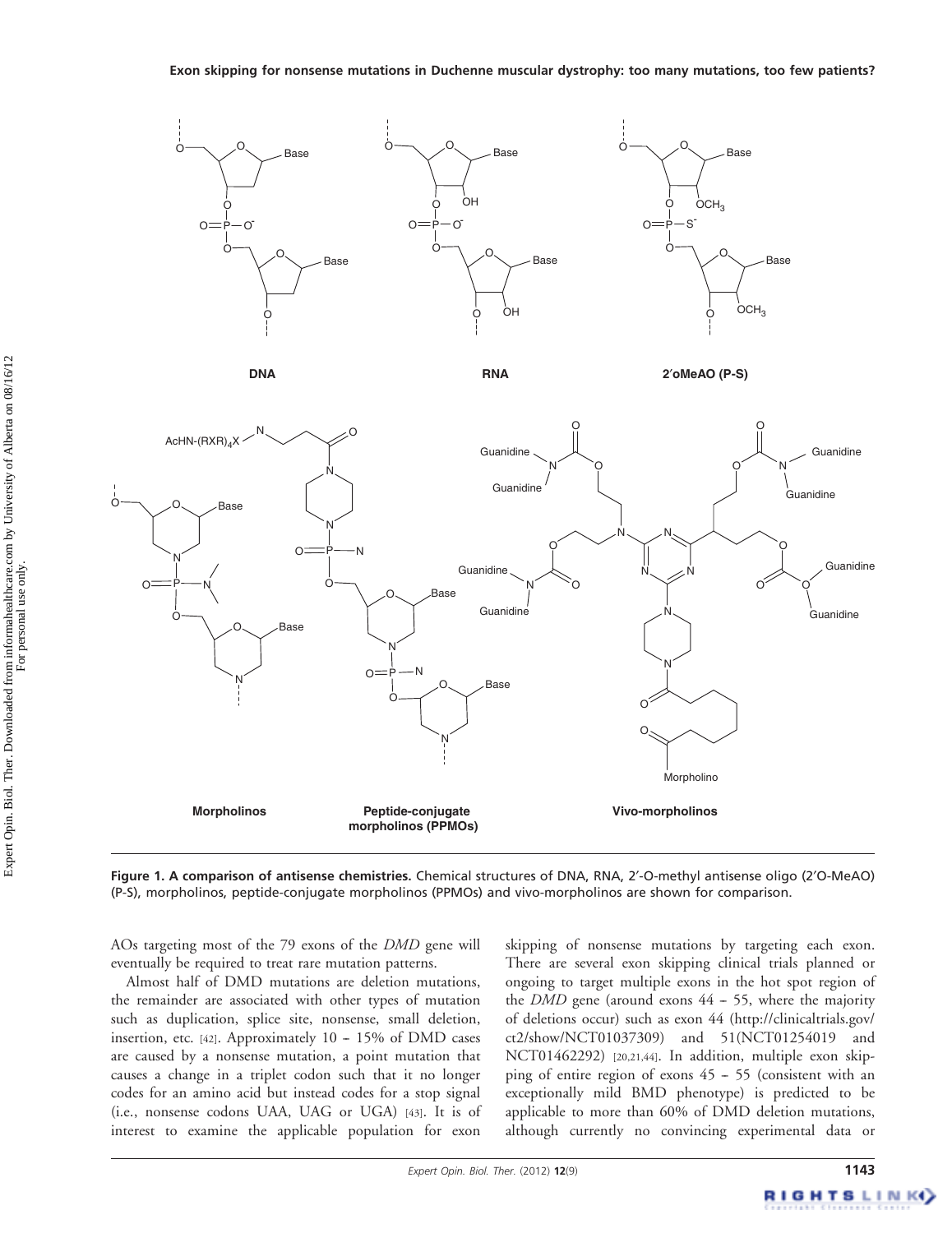

Figure 2. Proportions of the nonsense mutation DMD patient population potentially treatable by single- and multi-exon skipping. The percentage of patients in the Leiden Open Variation Database (as of January, 2012) whose reading frame can be potentially rescued by skipping of a single exon (46.7%), 2 exons (90.3%) or 3 exons (98.2%) are shown. We identified substitutions creating stop codons (nonsense mutations). All DMD/BMD/IMD (intermediate muscular dystrophy) are included.

clinical trial plans have been published [16,45-47]. In contrast, no clinical trials are yet planned to target nonsense mutations. The likely proportions of patients applicable to exon skipping of different deletion patterns, based on surveys of patient databases, have been reported in detail but those focusing on nonsense mutations have not [14,48].

Here, we surveyed the Leiden Open Variation Database (LOVD), collating data corresponding to nonsense mutations in the DMD gene [49]. The LOVD represents the largest data repository concerning DMD and BMD patients, but it should be noted that this resource has existed since early in the development of genetic diagnostic methods and, as such, likely contains a subset of entries, especially older entries, having erroneous identifications of mutation. In addition, the LOVD is an open repository, so the possibility of quite disparate clinical diagnostic criteria between sites of data origin cannot be ruled out.

We obtained data on 1273 patients with nonsense mutations (Supplemental Table S1). Interestingly, only 47% of patients with nonsense mutations are theoretically treatable by single exon skipping to correct their open reading frame (Figure 2). Because skipping of a single mutated exon causes disruption of the reading frame in many cases, additional skipping of neighboring exons is required. In fact, almost half (49.4%; 38 out of 77 exons) of internal exons in the DMD gene are frame-shifting exons and 39 exons (50.6%) are non-frame-shifting exons as illustrated (Figure 3). In addition, significantly more nonsense mutations are reported in frame-shifting exons rather than non-frame-shifting exons (53% vs. 47%) between exons 2 and 78 ( $\chi^2$  = 5.27; d.f. = 1,

p < 0.05, chi-squared test). This contrasts starkly with treatment for deletion mutations, where single exon skipping is potentially applicable to 70% of patients, and where certain large patient populations share the same single exon target (e.g., exons 51 and 45 are reported to be potentially applicable to 13% and 8% of the DMD patient population, respectively) [48]. The experimental drugs AVI-4658/eteplirsen and PRO051/GSK2402968 target exon 51 [23,50]. The distribution for deletion mutations is explained by the existence of the 'deletion hot spot' region around exons  $45 - 55$  where many deletions are concentrated, likely due to the large size of introns there [51-53]. In contrast, there appears to be no such hot spot for disease-causing point mutations, including nonsense mutations and splice site mutations, which occur within exons, exon-intron boundaries or deep in the intron [54]. Thus, as a general rule, the probability of harboring a nonsense mutation is not very different among most exons. That being stated, the probability of a nonsense mutation within a given exon giving rise to DMD is likely influenced by the reported propensity of mutations in certain non-frame-shifting exons to themselves induce exon skipping, leading in many cases to BMD [55,56]. In nonsense mutations, exon skipping to target exon 23 is applicable to the largest proportion of patients (3.2%), followed by exon 41 (3.1%) (Figure 4). Only these two exons are above 3% in applicability.

Specifically, if the patient has a nonsense mutation in one of exons 3 - 5, 9, 10, 13 - 16, 23 - 42, 47 - 49, 60, 64, 71 -- 74 or 77, single exon skipping targeting the mutated exon is potentially applicable (they are indicated as blue exons in Figure 3). In contrast, double exon skipping (skipping two exons) is likely required if the patient has a nonsense mutation in one of exons  $11 - 12$ ,  $17 - 22$ ,  $43 - 46$ ,  $50 - 59$ ,  $62 - 63$ ,  $65 - 66$ ,  $68 - 70$  or 78, because these are frame-shifting exons (indicated as red exons in Figure 3). Single- and doubleexon skipping can theoretically cover 90% of nonsense mutations collectively. In some cases, triple-exon skipping is required. Such patterns include nonsense mutations in one of exons  $6 - 8$ ,  $61$ ,  $67$  or  $76 - 78$ . These are frame-shifting exons (indicated as red exons in Figure 3), for which skipping of two neighboring exons is required to get back in-frame. Most mutation patterns (approximately 98%) can be potentially rescued if triple exon skipping is possible, except for nonsense mutations in one of exons 1, 2, 75 and 79 (Figure 2). Nonsense mutations in exon 2 and exon 75 require skipping more than three exons. It is unlikely that the first exon (exon 1) and the last exon (exon 79) can be skipped without disruption of 5' capping and polyadenylation, respectively. Potential targets of exon skipping therapy for each nonsense mutation pattern are described in Table 1.

Although multiple exon skipping might be possible for the rod domain of dystrophin, importance of phasing and biochemical properties of the novel truncated dystrophin remains to be determined. The central rod domain of dystrophin consists of 24 spectrin-type repeat (STR). Some exon skipping patterns lead to fractional STR modules [57]. Ruszczak et al.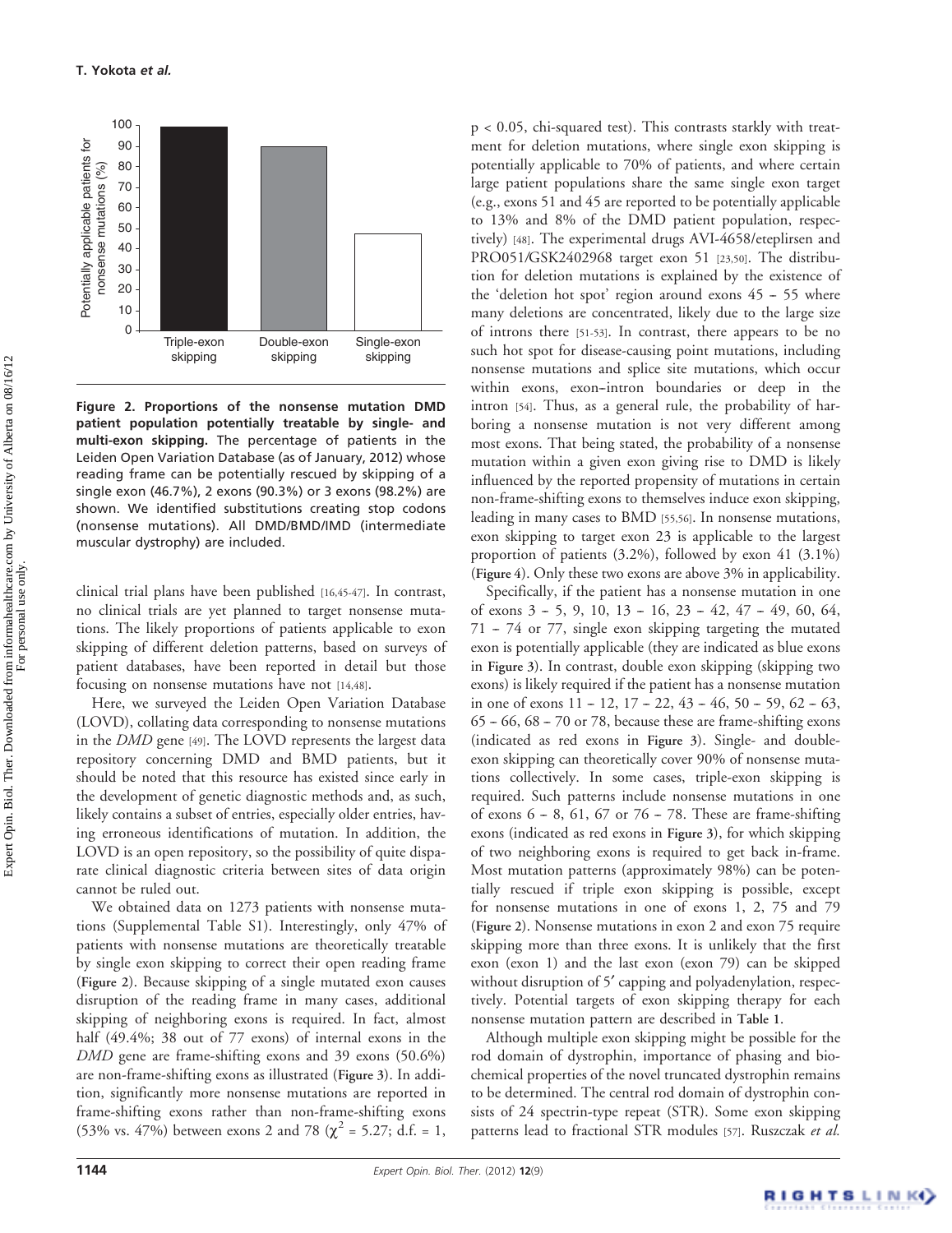

Figure 3. Organization of the DMD gene. The DMD gene consists of 79 exons, encoding N-terminal actinbinding domain, 4 hinge domains, central rod domain, cysteine rich domain and C-terminal domain. Deletion of a given exon will result in the open reading frame being either retained (exons indicated in blue; 'non-frame-shifting') or altered (exons indicated in red; 'frame-shifting'). Frame-shifting exons are potential targets of single exon skipping for deletion mutations. Non-frame-shifting exons are potential targets of single exon skipping for nonsense mutations. The phasing of the encoding open reading frame relative to the exon boundary is indicated by the shape of the exon boundary. If a deletion removes exons so that the shapes indicated for adjacent boundaries fit together, then the deletion is in-frame. Note that expression patterns of alternative promoters of shorter isoforms do not fully reflect the roles of these isoforms (e.g., Dp71 plays a major role in the brain and retina).



Figure 4. Proportions of the nonsense mutation DMD patient population, potentially treatable by targeting specific exons. Percentages of patients in the Leiden Open Variation Database whose reading frame can be potentially rescued by exon skipping are shown for the 5 exons with the greatest proportions of applicable patients including exon 23 (3.2%), exon 41 (3.1%), exon 14 (2.8%), exon 34 (2.8%) and exon 35 (2.2%).

demonstrated that these truncated proteins vary greatly in stability [58]. Henderson et al. reported that deletions in the central rod domain led to a loss of cooperative unfolding and increased tendency for aggregation [59]. In addition, recent computational study indicates that each tandem repeat has very specific surface properties [60]. These studies might lead to the design of optimal therapeutic exon skipping strategies. Although theoretical applicability of multi-exon skipping for nonsense mutations is quite high, some patients have mutations in indispensable regions of the protein structure, such as the cysteine-rich domain (exons  $63 - 69$ ) and the C-terminal domain, containing dystroglycan, dystrobrevin and syntrophin-binding sites (exons  $70 - 79$ ) [61-63]. They play important roles in maintaining muscle integrity, muscle regeneration and localizing key signaling or channel molecules [64-70]. Exon skipping against these exons has not been tested yet in animal models *in vivo*. Further study is necessary to address the efficacy of functional rescue by exon skipping targeting exons encoding these domains. In contrast, N-terminal actin-binding domain seems a more promising target. Transgenic *mdx* mice with a deletion in most of the N-terminal actin-binding domain exhibit a 'mild Becker' phenotype [71]. Patients with very mild BMD are reported with mutations in this region (e.g., deletion of exons  $3 - 9$ ) [72]. In addition, we and other groups demonstrated that skipping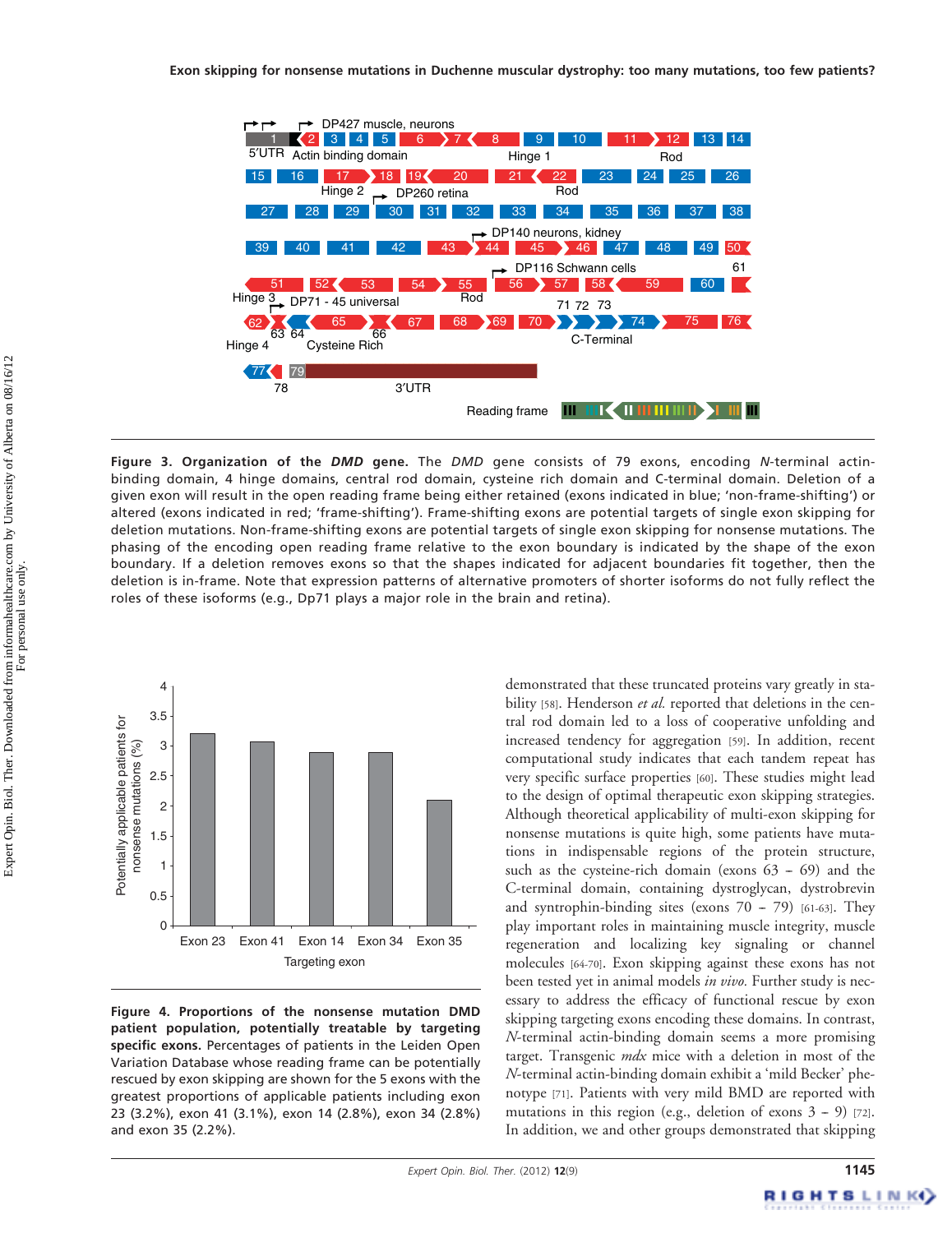Table 1. Potential targets of exon skipping therapy for each location of a nonsense mutation in the DMD gene.

| Table 1. Potential targets of exon skipping therapy for |  |
|---------------------------------------------------------|--|
| each location of a nonsense mutation in the DMD gene    |  |
| (continued).                                            |  |

| <b>Mutated exon</b> | <b>Potential target exons</b>       |
|---------------------|-------------------------------------|
| 1                   | ΝA                                  |
| 2                   | $ex2 - 19$                          |
| 3                   | ехЗ                                 |
| 4                   | ex4                                 |
| 5                   | ex5                                 |
| 6                   | $ex6 - 8$                           |
| 7                   | $ex6 - 8$                           |
| 8                   | $ex6 - 8$                           |
| 9                   | ex9                                 |
| 10                  | ex10                                |
| 11                  | ex11 - 12                           |
| 12                  | $ex11 - 12$<br>ex13                 |
| 13<br>14            | ex14                                |
| 15                  | ex15                                |
| 16                  | ex16                                |
| 17                  | ex17 - 18                           |
| 18                  | $ex17 - 18$                         |
| 19                  | $ex19 - 20$                         |
| 20                  | $ex19 - 20$                         |
| 21                  | $ex21 - 22$                         |
| 22                  | $ex21 - 22$                         |
| 23                  | ex23                                |
| 24                  | ex24                                |
| 25                  | ex25                                |
| 26                  | ex26                                |
| 27                  | ex27                                |
| 28                  | ex28                                |
| 29                  | ex29                                |
| 30                  | ex30                                |
| 31                  | ex31                                |
| 32                  | ex32                                |
| 33                  | ex33                                |
| 34                  | ex34                                |
| 35                  | ex35                                |
| 36                  | ex36                                |
| 37                  | ex37                                |
| 38                  | ex38                                |
| 39                  | ex39                                |
| 40                  | ex40                                |
| 41                  | ex41                                |
| 42                  | ex42                                |
| 43                  | ex43 - 44                           |
| 44                  | ex43 - 44                           |
| 45                  | ex45 - 46                           |
| 46                  | $ex45 - 46$                         |
| 47                  | ex47                                |
| 48                  | ex48                                |
| 49                  | ex49                                |
| 50                  | ex50 - 51                           |
| 51                  | ex50 - 51                           |
| 52                  | $ex52 - 53$<br>$ex52 - 53$          |
| 53<br>54            | $ex54 - 55$                         |
| 55                  | ex54 - 55 or ex55 - 56              |
|                     |                                     |
| 56<br>57            | ex55 - 56 or ex56 - 57<br>ex56 - 57 |
| 58                  | $ex58 - 59$                         |
|                     |                                     |

| <b>Mutated exon</b> |                            |  | <b>Potential target exons</b> |  |
|---------------------|----------------------------|--|-------------------------------|--|
| 59                  | ex58 - 59                  |  |                               |  |
| 60                  | ex60                       |  |                               |  |
| 61                  | $ex59 - 61$                |  |                               |  |
| 62                  | $ex62 - 63$                |  |                               |  |
| 63                  | $ex62 - 63$                |  |                               |  |
| 64                  | ex64                       |  |                               |  |
| 65                  | $ex65 - 66$                |  |                               |  |
| 66                  | $ex65 - 66$                |  |                               |  |
| 67                  | $ex65 - 67$                |  |                               |  |
| 68                  | $ex68 - 69$                |  |                               |  |
| 69                  | $ex68 - 69$ or $ex69 - 70$ |  |                               |  |
| 70                  | $ex69 - 70$                |  |                               |  |
| 71                  | ex71                       |  |                               |  |
| 72                  | ex72                       |  |                               |  |
| 73                  | ex73                       |  |                               |  |
| 74                  | ex74                       |  |                               |  |
| 75                  | $ex70 - 75$                |  |                               |  |
| 76                  | ex76 - 78                  |  |                               |  |
| 77                  | ex77                       |  |                               |  |
| 78                  | $ex76 - 78$                |  |                               |  |
| 79                  | NА                         |  |                               |  |

of exons 6 -- 8 successfully rescued dystrophic dogs and human cells [73-76].

It is interesting to note that there is a spectrum of severity in patients carrying nonsense mutations in the same exon of the DMD gene. Ginjaar et al. reported varied severity in three boys in one family, all carrying the same nonsense mutations in exon 29 (4148C > T) [77]. The study indicates that varied levels of spontaneous skipping of exon 29 among these boys have led to the spectrum. Such cases provide further evidence that at least some nonsense mutations can be more easily treated with antisense therapy and they should not be overlooked. Since much preclinical trial work was done with a mouse model carrying a nonsense mutation (*mdx*), they may be ideal for clinical trials.

#### 4. Read-through drugs versus exon skipping

Another potential therapeutic approach for nonsense DMD mutations is stop codon read-through drugs such as Ataluren (PTC Therapeutics, South Plainfield, NJ, USA) [78]. They are orally delivered small molecules. Read-through drugs such as gentamicin, negamycin and ataluren (formerly known as PTC124) are reported to induce ribosomal readthrough of premature stop codons, and restore dystrophin expression [79-82]. Initial trial of gentamicin, an aminoglycoside which promotes readthrough in the mdx mouse model, presented potential toxicity and administration issues [83,84].

Following these trials, ataluren has been developed [78,82]. This is a nonaminoglycoside which induced dystrophin expression in primary muscle cells in human DMD and in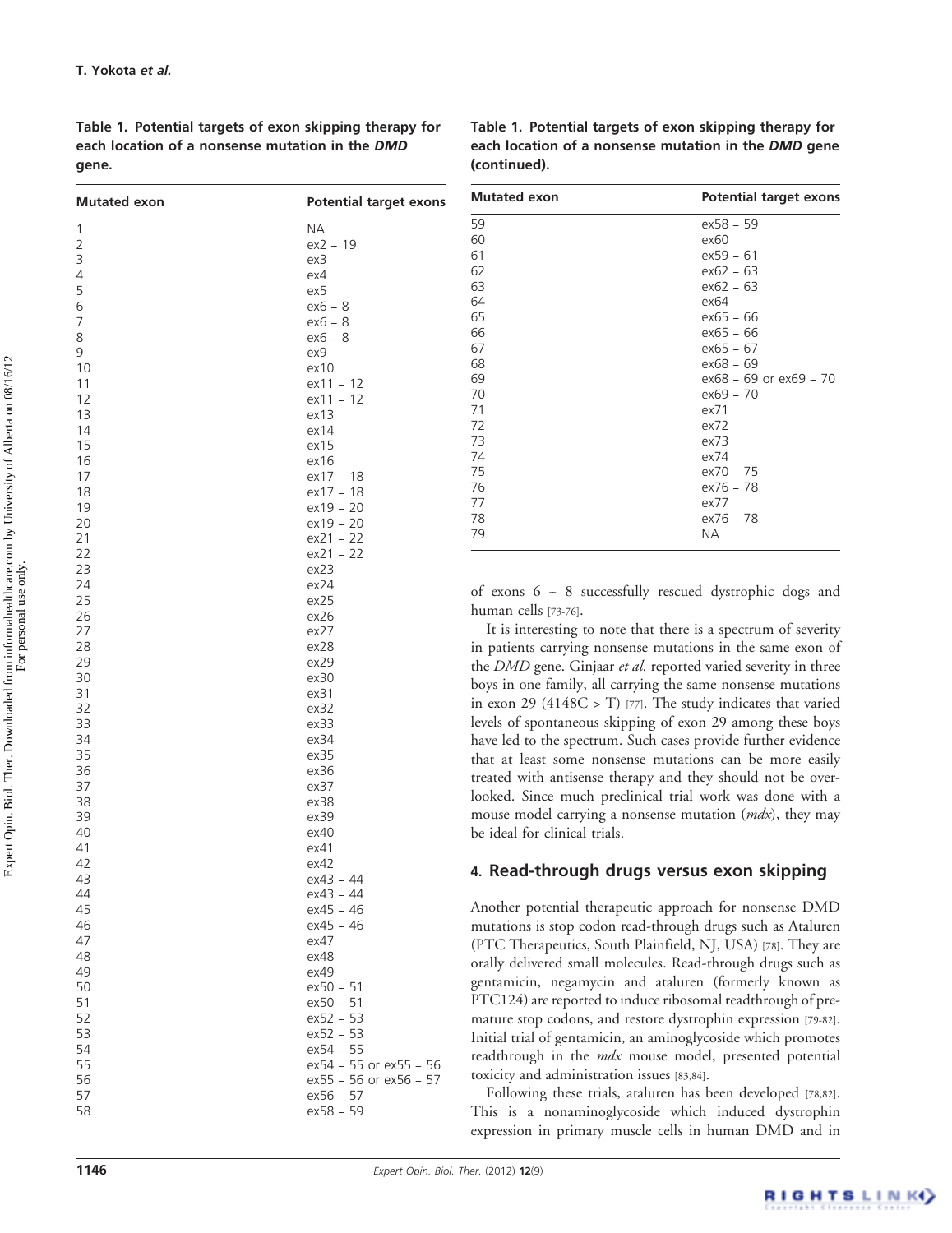|                                                                  | Exon skipping                                                                         | Readthrough                                                                                                       |
|------------------------------------------------------------------|---------------------------------------------------------------------------------------|-------------------------------------------------------------------------------------------------------------------|
| Applicability                                                    | Deletion, nonsense, splice site, duplication<br>mutations (possibly) [104]            | Nonsense mutations only                                                                                           |
| Sequence specificity                                             | Requires specific oligos designed against<br>each exon                                | The same drug applies to all nonsense<br>mutations                                                                |
| Route for systemic treatment<br>Typical administration intervals | Subcutaneous or i.v. injections<br>Weekly or Bi weekly                                | Oral<br>Daily                                                                                                     |
| Clinical trials (as per<br>www.clinicaltrials.gov)               | Currently in Phase II or III trials (exon 51 skipping<br>for deletion mutations only) | Currently in Phase III open label trial for<br>previously treated DMD/BMD (also Phase III<br>for cystic fibrosis) |
| Manufacturers                                                    | Several, including AVI, GSK, and Prosensa                                             | PTC Therapeutics                                                                                                  |

|  |  | Table 2.  Exon skipping versus stop-codon readthrough. |  |
|--|--|--------------------------------------------------------|--|
|--|--|--------------------------------------------------------|--|

mdx mice [85]. In addition, it rescued skeletal muscle function in *mdx* mice within  $2 - 8$  weeks of drug exposure [82]. It is potentially beneficial in other genetic disorders such as cystic fibrosis (Phase II clinical trial) [86]. However, except for patients previously exposed to ataluren, there are no active registered DMD trials ([www.clinicaltrials.gov\)](http://www.clinicaltrials.gov). It was reported that previous ataluren trials were stopped because the predetermined primary outcome measure (changes in the distance walked during a 6-minute walk test) was not achieved [87].

Theoretically, most nonsense mutations in the DMD gene can be treated with both the exon skipping strategy and the read-through strategy. The mechanistic bases of exon skipping and read-through are entirely distinct, the major differences being described in Table 2. Both exon skipping therapy and stop-codon readthrough (PTC124) have entered clinical trials, though clinical efficacy has yet to be fully determined. Exon skipping approach is specific to certain types or patterns of mutation and can be thought of as personalized medicine. In contrast, read-through therapy is rather general medicine which is applicable to theoretically all nonsense mutations as shown in Table 2. It would be intriguing to test whether exon skipping and readthrough have additive effects to ameliorate DMD symptoms.

#### 5. Conclusions

Exon skipping is an innovative molecular therapeutics strategy that has shown efficacy in rodent and dog models of DMD [17,18]. It successfully restored dystrophin expression and prolonged life in a severely affected animal model, the dystrophin/utrophin double knockout mouse, which died by  $12 - 14$ weeks without treatment [88,89]. Recent Phase I/II clinical trials, based out of the Netherlands and the UK, both targeting exon 51, report both molecular efficacy and lack of serious adverse events attributable to the drug [20,21,24]. The AVI Biopharma's Phase II trial demonstrated exon 51 skipping with new dystrophin protein expression in a statistically significant, dosedependent, but variable manner [20]. Nevertheless, important challenges remain, including the failure of current approaches to

rescue functional dystrophin expression in the heart in animal models, and the need for more data on long-term toxicity (particularly as relates to proteinuria). Especially, it is a serious issue that morpholinos exhibit inefficient delivery to the heart, because cardiac failure is one of the leading causes of death in DMD[90]. New chemistries of AOs, or modifications to existing chemistries, may help circumvent these problems. Interplay between the commercial interests and regulatory bodies can generate barriers to successful treatment. One such barrier is the need to develop AOs targeting specific mutations or groups of mutations, with the requirement for separate clinical trials of each molecule or cocktail of molecules. This is of special importance to the treatment of nonsense mutations. In case of deletion mutations, a large proportion of the patient population has mutations within the same region of the gene. The most common subgroup of DMD deletion mutations will respond to exon 51 and exon 45 skipping, each of them corresponds to about 10% of DMD cases. In contrast, nonsense mutations are spread throughout the gene, requiring many different exons to be targeted for good coverage of the applicable patient population. In addition, overlap between applicable populations of patients having deletions with those having nonsense mutations is limited in terms of the exons that may be targeted, because nonsense mutations often require the skipping either of non-frame-shifting exons or of two adjacent exons, whereas deletions usually require the skipping of a single frameshifting exon. Thus, few patients with nonsense mutations will benefit from the development of exon skipping molecules aimed at those exons (such as exons 51 and 45) corresponding to the largest target patient populations. The specificity of exon skipping, therefore, raises a difficult challenge for the application of this approach to nonsense mutations. Stop codon read-through drugs do not suffer this disadvantage, but may have disadvantages in terms of side effects resulting from their nonspecificity, and it remains to be seen which of the two approaches will prove the more successful in the long term.

#### 6. Expert opinion

Antisense therapy has recently emerged as an exciting and promising strategy for the treatment of various genetic disorders,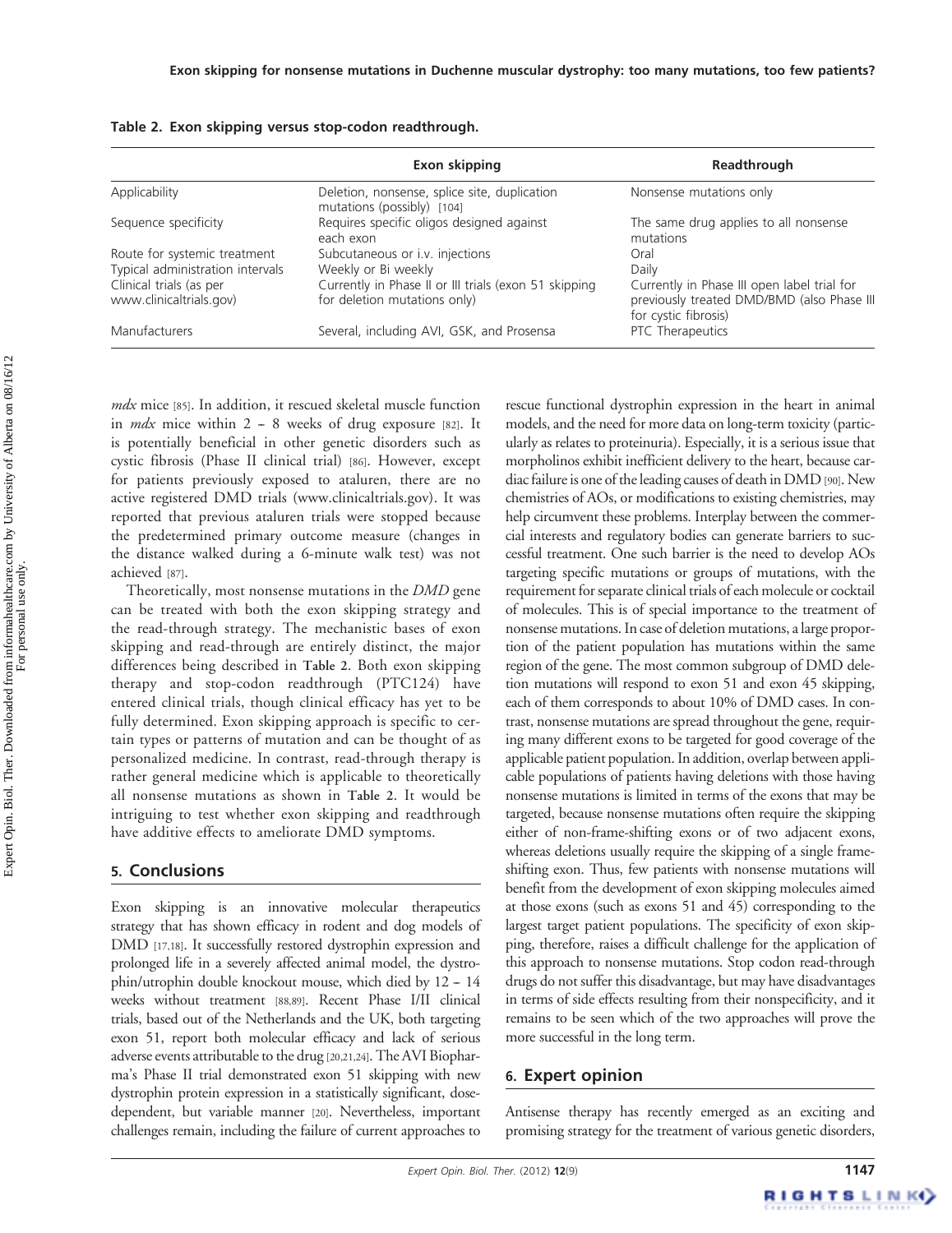and generated waves of enthusiasm in the neurology research field. The clear potential for success of exon skipping and antisense strategy has recently been demonstrated not only in treating DMD, but also in several other important genetic diseases such as limb-girdle muscular dystrophy (LGMD), spinal muscular atrophy (SMA), Huntington's disease, Fukuyama congenital muscular dystrophy (FCMD) and myotonic dystrophy [89,91-102]. All of these studies utilize AOs (or small nuclear RNA) but their strategies are quite different. These strategies include exon skipping with AOs (DMD, myotonic dystrophy, LGMD2B and Miyoshi myopathy), exon inclusion with AOs to knock-up a pseudo gene (SMA), splicing modulation with a cocktail of AOs (FCMD), and gene knockdown with AOs against triplet repeat disorders (Huntington's disease and myotonic dystrophy). These studies indicate that we can expect to see treatment of increasing numbers of genetic disorders with antisense therapy in near future.

Remaining challenges of exon skipping include inefficient delivery to the heart, lack of long-term toxicity data (including immune response) in humans, unknown function of resulting truncated dystrophins, discrepancies of exon skipping efficacy between in vitro and in vivo studies, the need for repeated administration of AO molecules due to rapid clearance from circulation and requirement for developing many AOs targeting different exons. The ultimate goal of exon skipping therapy is to treat most of DMD patients with AOs designed to target each patient. It is targeted mostly at the individual patient, and a clear example of mutation-specific personalized medicine. To achieve this goal, extensive optimization and development of AOs against most of exons in dystrophin mRNA are required as Wilton et al. previously did [103]. In some exons, multiple

AOs might be required to excise a single skipping of the targeted exon (such as exon 53) [39]. Although a couple of AO drugs such as ones targeting exons 45 and 51 (within mutation hot spot) in dystrophin mRNA are applicable to relatively high percentage (approximately 10% each) of DMD patients, AOs targeting each exon are mostly applicable to very limited number of patients. In this paper, we examined the exact applicability of exon skipping therapy for nonsense mutations by using the world-wide database of DMD patients for the first time. We demonstrated that approximately 47% of nonsense mutations can be potentially treated with single exon skipping (total of each antisense drug) and 90% with double exon skipping (total of each AO cocktail). However, to reach this proportion, the development of antisense molecules targeting 68 of dystrophin's 79 exons is required, because the patient population with nonsense mutations spreads thinly across most of exons. To expand the applicability of exon skipping therapy, it will be important to have an efficient regulatory path for drug approval that takes into account both the common properties of different sequences of the same antisense chemistry and the potential differences in the specific effects of each sequence. It will also benefit the progress of other personalized medicine in general.

#### Declaration of interest

The authors declare that they have no competing interests. This work was supported by the Friends of Garrett Cumming Research, Muscular Dystrophy Canada and HM Toupin Neurological Science Research, Canada.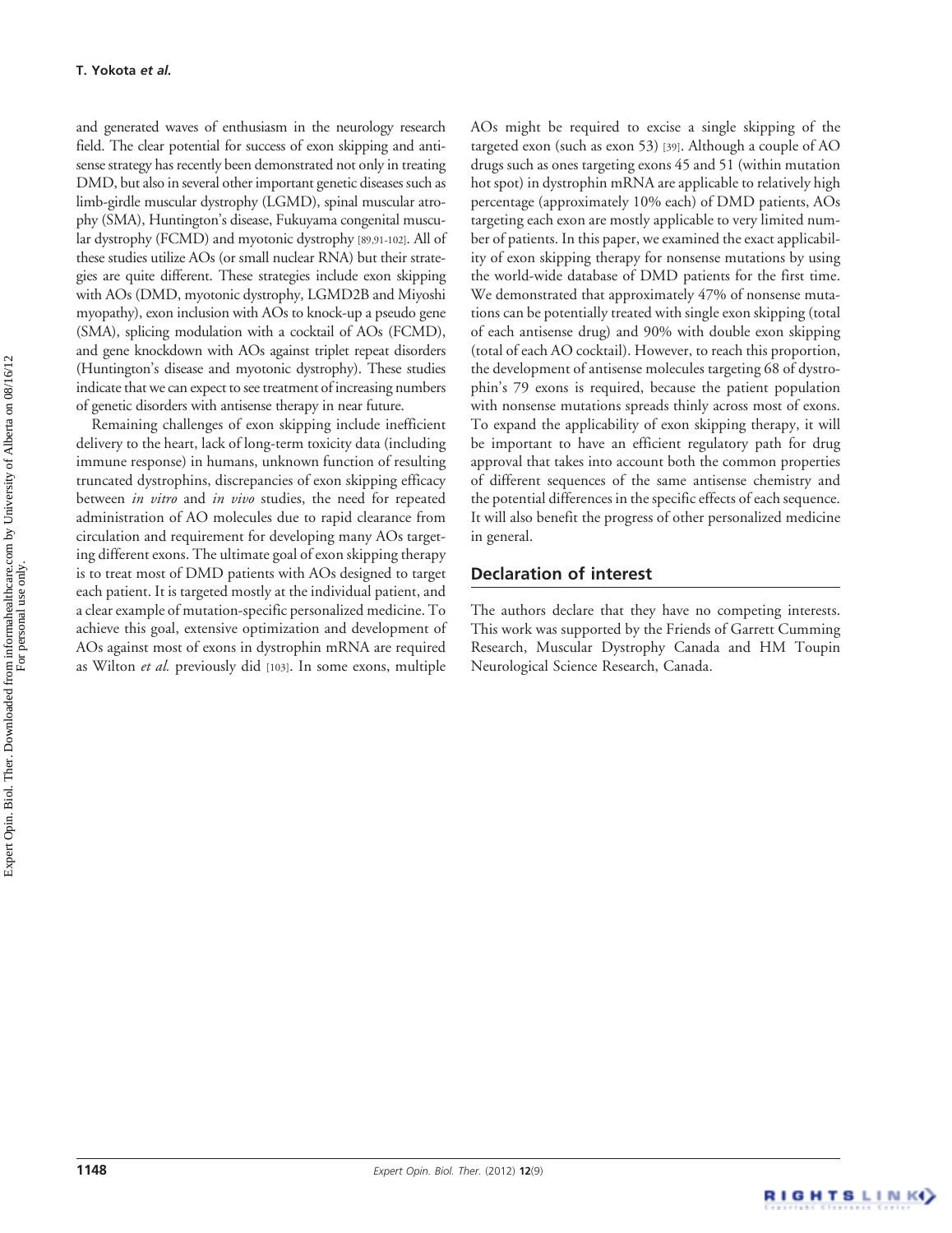#### Bibliography

- Duchenne. The pathology of paralysis with muscular degeneration (paralysie myosclerotique), or paralysis with apparent hypertrophy. Br Med J 1867;2(363):541-2
- 2. Hoffman EP, Brown RH Jr, Kunkel LM. Dystrophin: the protein product of the Duchenne muscular dystrophy locus. Cell 1987;51(6):919-28
- 3. Drachman DB, Toyka KV, Myer E. Prednisone in Duchenne muscular dystrophy. Lancet 1974;2(7894):1409-12
- 4. Partridge TA, Morgan JE, Coulton GR, et al. Conversion of mdx myofibres from dystrophin-negative to -positive by injection of normal myoblasts. Nature 1989;337(6203):176-9
- 5. Acsadi G, Dickson G, Love DR, et al. Human dystrophin expression in mdx mice after intramuscular injection of DNA constructs. Nature 1991;352(6338):815-18
- 6. Bogdanovich S, Krag TO, Barton ER, et al. Functional improvement of dystrophic muscle by myostatin blockade. Nature 2002;420(6914):418-21
- 7. Clemens PR, Duncan FJ. Progress in gene therapy for Duchenne muscular dystrophy. Curr Neurol Neurosci Rep 2001;1(1):89-96
- 8. Tremblay JP, Malouin F, Roy R, et al. Results of a triple blind clinical study of myoblast transplantations without immunosuppressive treatment in young boys with Duchenne muscular dystrophy. Cell Transplant 1993;2(2):99-112
- 9. Wang Z, Storb R, Lee D, et al. Immune responses to AAV in canine muscle monitored by cellular assays and noninvasive imaging. Mol Ther 2010;18(3):617-24
- 10. Chamberlain JS, Gregorevic P, Schultz B, et al. Development of gene therapy for Duchenne muscular dystrophy using systemic delivery of AAV vectors. J Neurol Sci 2009;285:S124-4
- 11. Hoffman EP, Bronson A, Levin AA, et al. Restoring dystrophin expression in Duchenne muscular dystrophy muscle progress in exon skipping and stop codon read through. Am J Pathol 2011;179(1):12-22
- 12. Pramono ZA, Takeshima Y, Alimsardjono H, et al. Induction of exon skipping of the dystrophin

transcript in lymphoblastoid cells by transfecting an antisense oligodeoxynucleotide complementary to an exon recognition sequence. Biochem Biophys Res Commun 1996;226(2):445-9

- 13. Takeshima Y, Yagi M, Wada H, et al. Intravenous infusion of an antisense oligonucleotide results in exon skipping in muscle dystrophin mRNA of Duchenne muscular dystrophy. Pediatr Res 2006;59(5):690-4
- 14. Yokota T, Pistilli E, Duddy W, Nagaraju K. Potential of oligonucleotide-mediated exon-skipping therapy for Duchenne muscular dystrophy. Expert Opin Biol Ther 2007;7(6):831-42
- 15. Malhotra SB, Hart KA, Klamut HJ, et al. Frame-shift deletions in patients with Duchenne and Becker muscular dystrophy. Science 1988;242(4879):755-9
- 16. Yokota T, Duddy W, Partridge T. Optimizing exon skipping therapies for DMD. Acta Myol 2007;26(3):179-84
- 17. Yokota T, Lu QL, Partridge T, et al. Efficacy of systemic morpholino exon-skipping in Duchenne dystrophy dogs. Ann Neurol 2009;65(6):667-76
- 18. Lu OL, Rabinowitz A, Chen YC, et al. Systemic delivery of antisense oligoribonucleotide restores dystrophin expression in body-wide skeletal muscles. Proc Natl Acad Sci USA 2005;102(1):198-203
- 19. Aoki Y, Nakamura A, Yokota T, et al. In-frame dystrophin following exon 51-skipping improves muscle pathology and function in the exon 52-deficient mdx mouse. Mol Ther 2010;18(11):1995-2005
- 20. Cirak S, Arechavala-Gomeza V, Guglieri M, et al. Exon skipping and dystrophin restoration in patients with Duchenne muscular dystrophy after systemic phosphorodiamidate morpholino oligomer treatment: an open-label, phase 2, dose-escalation study. Lancet 2011;378(9791):595-605
- 21. Kinali M, Arechavala-Gomeza V, Feng L, et al. Local restoration of dystrophin expression with the morpholino oligomer AVI-4658 in Duchenne muscular dystrophy: a single-blind, placebo-controlled, dose-escalation,

proof-of-concept study. Lancet Neurol 2009;8(10):918-28

- 22. Hammond SM, Wood MJ. PRO-051, an antisense oligonucleotide for the potential treatment of Duchenne muscular dystrophy. Curr Opin Mol Ther 2010;12(4):478-86
- 23. van Deutekom JC, Janson AA, Ginjaar IB, et al. Local dystrophin restoration with antisense oligonucleotide PRO051. N Engl J Med 2007;357(26):2677-86
- 24. Goemans NM, Tulinius M, van den Akker JT, et al. Systemic administration of PRO051 in Duchenne's muscular dystrophy. N Engl J Med 2011;364(16):1513-22
- 25. Lu OL MC, Lou F, Bou-Gharios G, et al. Functional amounts of dystrophin produced by skipping the mutated exon in the mdx dystrophic mouse. Nat Med 2003;9(8):1009-14
- 26. Alter J, Lou F, Rabinowitz A, et al. Systemic delivery of morpholino oligonucleotide restores dystrophin expression bodywide and improves dystrophic pathology. Nat Med 2006;12(2):175-7
- 27. Summerton J, Weller D. Morpholino antisense oligomers: design, preparation, and properties. Antisense Nucleic Acid Drug Dev 1997;7(3):187-95
- 28. Jearawiriyapaisarn N, Moulton HM, Buckley B, et al. Sustained dystrophin expression induced by peptide-conjugated morpholino oligomers in the muscles of mdx mice. Mol Ther 2008;16(9):1624-9
- 29. Wu B, Moulton HM, Iversen PL, et al. Effective rescue of dystrophin improves cardiac function in dystrophin-deficient mice by a modified morpholino oligomer. Proc Natl Acad Sci USA 2008;105(39):14814-19
- 30. Morcos PA, Li Y, Jiang S. Vivo-Morpholinos: a non-peptide transporter delivers Morpholinos into a wide array of mouse tissues. Biotechniques 2008;45(6):613-14; 6, 8 passim
- 31. Wu B, Li Y, Morcos PA, et al. Octa-guanidine morpholino restores dystrophin expression in cardiac and skeletal muscles and ameliorates pathology in dystrophic mdx mice. Mol Ther 2009;17(5):864-71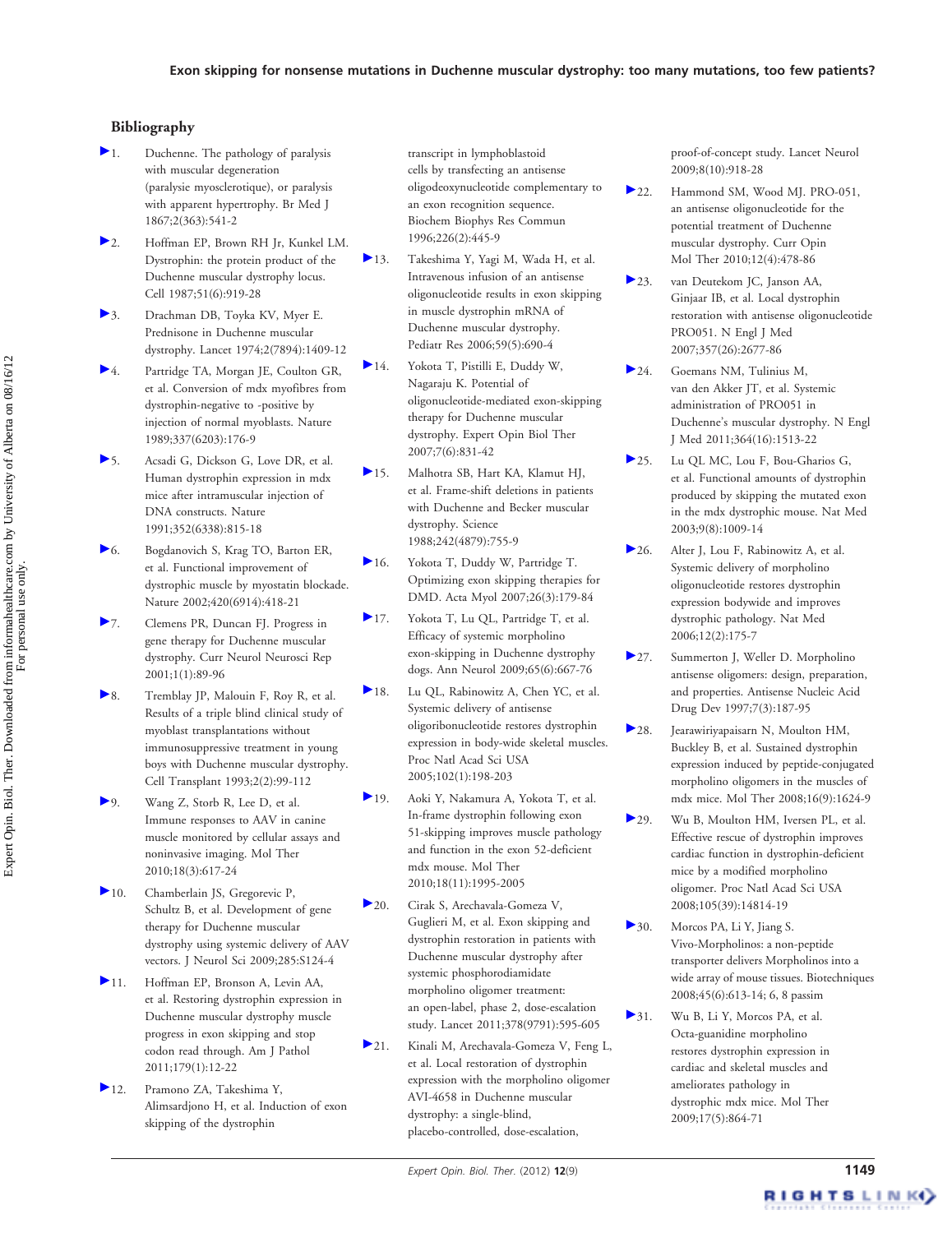- 32. Sheehan JP, Phan TM. Phosphorothioate oligonucleotides inhibit the intrinsic tenase complex by an allosteric mechanism. Biochemistry 2001;40(16):4980-9
- 33. Sheehan JP, Lan HC. Phosphorothioate oligonucleotides inhibit the intrinsic tenase complex. Blood 1998;92(5):1617-25
- 34. Henry SP, Giclas PC, Leeds J, et al. Activation of the alternative pathway of complement by a phosphorothioate oligonucleotide: potential mechanism of action. J Pharmacol Exp Ther 1997;281(2):810-16
- 35. Kurreck J. The role of backbone modifications in oligonucleotide-based strategies. In: Kurreck J, editor. Therapeutic oligonucleotides. The Royal Society of Chemistry; Cambridge, UK; 2008. p. 1-18
- 36. Nishida A, Kataoka N, Takeshima Y, et al. Chemical treatment enhances skipping of a mutated exon in the dystrophin gene. Nat Commun 2011;2:308
- 37. Dunckley MG, Manoharan M, Villiet P, et al. Modification of splicing in the dystrophin gene in cultured Mdx muscle cells by antisense oligoribonucleotides. Hum Mol Genet 1998;7(7):1083-90
- 38. Wilton SD, Lloyd F, Carville K, et al. Specific removal of the nonsense mutation from the mdx dystrophin mRNA using antisense oligonucleotides. Neuromuscul Disord 1999;9(5):330-8
- 39. Mitrpant C, Fletcher S, Iversen PL, Wilton SD. By-passing the nonsense mutation in the 4 CV mouse model of muscular dystrophy by induced exon skipping. J Gene Med 2009;11(1):46-56
- 40. Aartsma-Rus A, Janson AA, Kaman WE, et al. Antisense-induced multiexon skipping for Duchenne muscular dystrophy makes more sense. Am J Hum Genet 2004;74(1):83-92
- 41. Aartsma-Rus A, Janson AA, Kaman WE, et al. Therapeutic antisense-induced exon skipping in cultured muscle cells from six different DMD patients. Hum Mol Genet 2003;12(8):907-14
- 42. Takeshima Y, Yagi M, Okizuka Y, et al. Mutation spectrum of the dystrophin gene in 442 Duchenne/Becker muscular dystrophy cases from one Japanese referral center. J Hum Genet 2010;55(6):379-88
- 143. Tuffery S, Chambert S, Bareil C, et al. Mutation analysis of the dystrophin gene in Southern French DMD or BMD families: from Southern blot to protein truncation test. Hum Genet 1998;102(3):334-42
- 44. Helderman-van den Enden AT, Straathof CS, Aartsma-Rus A, et al. Becker muscular dystrophy patients with deletions around exon 51; a promising outlook for exon skipping therapy in Duchenne patients. Neuromuscul Disord 2010;20(4):251-4
- 45. van Vliet L, de Winter CL, van Deutekom JC, et al. Assessment of the feasibility of exon 45-55 multiexon skipping for Duchenne muscular dystrophy. BMC Med Genet 2008;9:105
- 46. Yokota T, Takeda S, Lu QL, et al. A renaissance for antisense oligonucleotide drugs in neurology: exon skipping breaks new ground. Arch Neurol 2009;66(1):32-8
- 47. Beroud C, Tuffery-Giraud S, Matsuo M, et al. Multiexon skipping leading to an artificial DMD protein lacking amino acids from exons 45 through 55 could rescue up to 63% of patients with Duchenne muscular dystrophy. Hum Mutat 2007;28(2):196-202
- 48. Aartsma-Rus A, Fokkema I, Verschuuren J, et al. Theoretic applicability of antisense-mediated exon skipping for Duchenne muscular dystrophy mutations. Hum Mutat 2009;30(3):293-9
- 49. Aartsma-Rus A, Van Deutekom JC, Fokkema IF, et al. Entries in the Leiden Duchenne muscular dystrophy mutation database: an overview of mutation types and paradoxical cases that confirm the reading-frame rule. Muscle Nerve 2006;34(2):135-44
- 50. Cirak S, Feng L, Anthony K, et al. Restoration of the Dystrophin-associated glycoprotein complex after exon skipping therapy in duchenne muscular dystrophy. Mol Ther 2012;20(2):462-7
- 51. Wapenaar MC, Kievits T, Hart KA, et al. A deletion hot spot in the Duchenne muscular dystrophy gene. Genomics 1988;2(2):101-8
- 52. Sironi M, Pozzoli U, Comi GP, et al. A region in the dystrophin gene major hot spot harbors a cluster of deletion breakpoints and generates double-strand breaks in yeast. FASEB J 2006;20(11):1910-12
- 53. Blonden LA, Grootscholten PM, den Dunnen JT, et al. 242 breakpoints in the 200-kb deletion-prone P20 region of the DMD gene are widely spread. Genomics 1991;10(3):631-9
- 54. Gurvich OL, Tuohy TM, Howard MT, et al. DMD pseudoexon mutations: splicing efficiency, phenotype, and potential therapy. Ann Neurol 2008;63(1):81-9
- 55. Flanigan KM, Dunn DM, von Niederhausern A, et al. DMD Trp3X nonsense mutation associated with a founder effect in North American families with mild Becker muscular dystrophy. Neuromuscul Disord 2009;19(11):743-8
- 56. Flanigan KM, Dunn DM, von Niederhausern A, et al. Nonsense mutation-associated Becker muscular dystrophy: interplay between exon definition and splicing regulatory elements within the DMD gene. Hum Mutat 2011;32(3):299-308
- 57. Menhart N. Hybrid spectrin type repeats produced by exon-skipping in dystrophin. Biochim Biophys Acta 2006;1764(6):993-9
- 58. Ruszczak C, Mirza A, Menhart N. Differential stabilities of alternative exon-skipped rod motifs of dystrophin. Biochim Biophys Acta 2009;1794(6):921-8
- 59. Henderson DM, Belanto JJ, Li B, et al. Internal deletion compromises the stability of dystrophin. Hum Mol Genet 2011;20(15):2955-63
- 60. Legrand B, Giudice E, Nicolas A, et al. Computational study of the human dystrophin repeats: interaction properties and molecular dynamics. PLoS One 2011;6(8):e23819
- 61. Klietsch R, Ervasti JM, Arnold W, et al. Dystrophin-glycoprotein complex and laminin colocalize to the sarcolemma and transverse tubules of cardiac muscle. Circ Res 1993;72(2):349-60
- 62. Blake DJ, Nawrotzki R, Peters MF, et al. Isoform diversity of dystrobrevin, the murine 87-kDa postsynaptic protein. J Biol Chem 1996;271(13):7802-10
- 63. Adams ME, Butler MH, Dwyer TM, et al. Two forms of mouse syntrophin, a 58 kd dystrophin-associated protein, differ in primary structure and tissue distribution. Neuron 1993;11(3):531-40

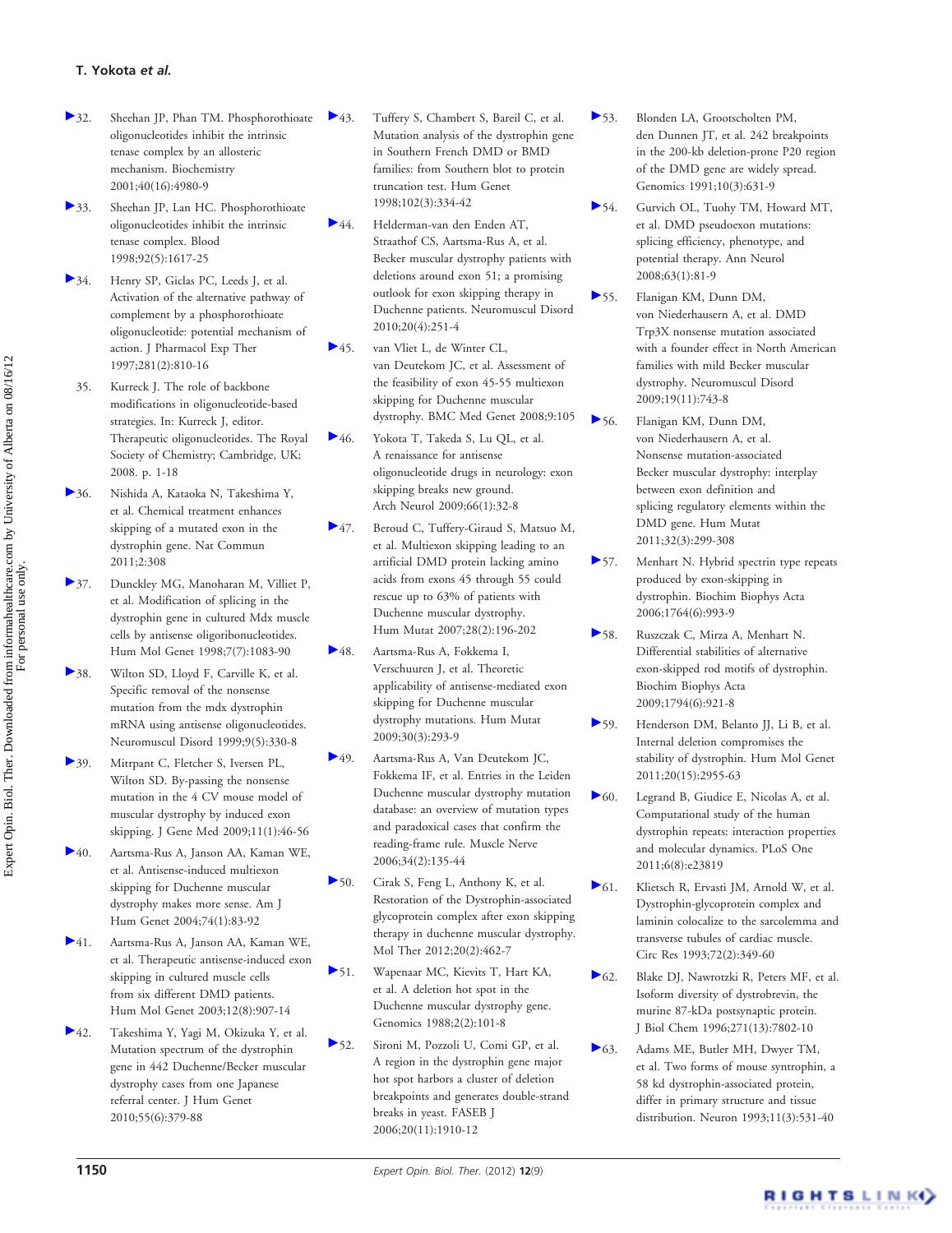#### Exon skipping for nonsense mutations in Duchenne muscular dystrophy: too many mutations, too few patients?

- 64. Newbell BJ, Anderson JT, Jarrett HW. Ca2+-calmodulin binding to mouse alpha1 syntrophin: syntrophin is also a Ca2+-binding protein. Biochemistry 1997;36(6):1295-305
- 65. Chung W, Campanelli JT. WW and EF hand domains of dystrophin-family proteins mediate dystroglycan binding. Mol Cell Biol Res Commun 1999;2(3):162-71
- 66. Hosaka Y, Yokota T, Miyagoe-Suzuki Y, et al. Alpha1-syntrophin-deficient skeletal muscle exhibits hypertrophy and aberrant formation of neuromuscular junctions during regeneration. J Cell Biol 2002;158(6):1097-107
- 67. Kameya S, Miyagoe Y, Nonaka I, et al. alpha1-syntrophin gene disruption results in the absence of neuronal-type nitricoxide synthase at the sarcolemma but does not induce muscle degeneration. J Biol Chem 1999;274(4):2193-200
- 68. Yokota T, Hosaka Y, Tsukita K, et al. Aquaporin-4 is absent at the sarcolemma and at perivascular astrocyte endfeet in alpha1-syntrophin knockout mice. Proc Japan Acad 2000;76B:22-7
- 69. Adams ME, Mueller HA, Froehner SC. In vivo requirement of the alpha-syntrophin PDZ domain for the sarcolemmal localization of nNOS and aquaporin-4. J Cell Biol 2001;155(1):113-22
- 70. Munehira Y, Ohnishi T, Kawamoto S, et al. Alpha1-syntrophin modulates turnover of ABCA1. J Biol Chem 2004;279(15):15091-5
- 71. Corrado K, Rafael JA, Mills PL, et al. Transgenic mdx mice expressing dystrophin with a deletion in the actin-binding domain display a "mild Becker" phenotype. J Cell Biol 1996;134(4):873-84
- 72. Heald A, Anderson LV, Bushby KM, Shaw PJ. Becker muscular dystrophy with onset after 60 years. Neurology 1994;Dec44(12):2388-90
- 73. McClorey G, Moulton HM, Iversen PL, et al. Antisense oligonucleotide-induced exon skipping restores dystrophin expression in vitro in a canine model of DMD. Gene Ther 2006;13(19):1373-81
- 74. Saito T, Nakamura A, Aoki Y, et al. Antisense PMO found in dystrophic dog model was effective in cells from exon 7-deleted DMD patient. PLoS One 2010;5(8):e12239
- 75. Bish LT, Sleeper MM, Forbes SC, et al. Long-term restoration of cardiac dystrophin expression in golden retriever muscular dystrophy following rAAV6-mediated exon skipping. Mol Ther 2012;20(3):580-9
- 76. Yokota T, Hoffman E, Takeda S. Antisense oligo-mediated multiple exon skipping in a dog model of Duchenne muscular dystrophy. Methods Mol Biol 2011;709:299-312
- 77. Ginjaar IB, Kneppers AL, v d Meulen JD, et al. Dystrophin nonsense mutation induces different levels of exon 29 skipping and leads to variable phenotypes within one BMD family. Eur J Hum Genet 2000;8(10):793-6
	- 78. Hamed SA. Drug evaluation: PTC-124-a potential treatment of cystic fibrosis and Duchenne muscular dystrophy. IDrugs 2006;9(11):783-9
- 79. Barton-Davis ER, Cordier L, Shoturma DI, et al. Aminoglycoside antibiotics restore dystrophin function to skeletal muscles of mdx mice. J Clin Invest 1999;104(4):375-81
- 80. Arakawa M, Shiozuka M, Nakayama Y, et al. Negamycin restores dystrophin expression in skeletal and cardiac muscles of mdx mice. J Biochem 2003;134(5):751-8
- 81. Aurino S, Nigro V. Readthrough strategies for stop codons in Duchenne muscular dystrophy. Acta Myol 2006;25(1):5-12
- 82. Welch EM, Barton ER, Zhuo J, et al. PTC124 targets genetic disorders caused by nonsense mutations. Nature 2007;447(7140):87-91
- 83. Dunant P, Walter MC, Karpati G, Lochmuller H. Gentamicin fails to increase dystrophin expression in dystrophin-deficient muscle. Muscle Nerve 2003;27(5):624-7
- 84. Malik V, Rodino-Klapac LR, Viollet L, et al. Gentamicin-induced readthrough of stop codons in Duchenne muscular dystrophy. Ann Neurol 2010;67(6):771-80
- 85. Wilton S. PTC124, nonsense mutations and Duchenne muscular dystrophy. Neuromuscul Disord 2007;17(9-10):719-20
- 86. Wilschanski M, Miller LL, Shoseyov D, et al. Chronic ataluren (PTC124)

treatment of nonsense mutation cystic fibrosis. Eur Respir J 2011;38(1):59-69

- 87. Pichavant C, Aartsma-Rus A, Clemens PR, et al. Current status of pharmaceutical and genetic therapeutic approaches to treat DMD. Mol Ther 2011;19(5):830-40
- 88. Goyenvalle A, Babbs A, Powell D, et al. Prevention of dystrophic pathology in severely affected dystrophin/utrophin-deficient mice by morpholino-oligomer-mediated exon-skipping. Mol Ther 2010;18(1):198-205
	- 89. Goyenvalle A, Babbs A, Wright J, et al. Rescue of severely affected dystrophin/utrophin-deficient mice through scAAV-U7snRNAmediated exon skipping. Hum Mol Genet 2012;doi: 10.1093/ hmg/dds082 First published online: March 2, 2012
- 90. Finsterer J, Stollberger C. The heart in human dystrophinopathies. Cardiology 2003;99(1):1-19
- 91. Porensky PN, Mitrpant C, McGovern VL, et al. A single administration of morpholino antisense oligomer rescues spinal muscular atrophy in mouse. Hum Mol Genet 2012;21(7):1625-38
- 92. Hua Y, Sahashi K, Rigo F, et al. Peripheral SMN restoration is essential for long-term rescue of a severe spinal muscular atrophy mouse model. Nature 2011;478(7367):123-6
- 93. Barthelemy F, Wein N, Krahn M, et al. Translational research and therapeutic perspectives in dysferlinopathies. Mol Med 2011;17(9-10):875-82
- 94. Aartsma-Rus A, Singh KH, Fokkema IF, et al. Therapeutic exon skipping for dysferlinopathies? Eur J Hum Genet 2010;18(8):889-94
- 95. Wein N, Avril A, Bartoli M, et al. Efficient bypass of mutations in dysferlin deficient patient cells by antisense-induced exon skipping. Hum Mutat 2010;31(2):136-42
- 96. Hu J, Matsui M, Gagnon KT, et al. Allele-specific silencing of mutant huntingtin and ataxin-3 genes by targeting expanded CAG repeats in mRNAs. Nat Biotechnol 2009;27(5):478-84